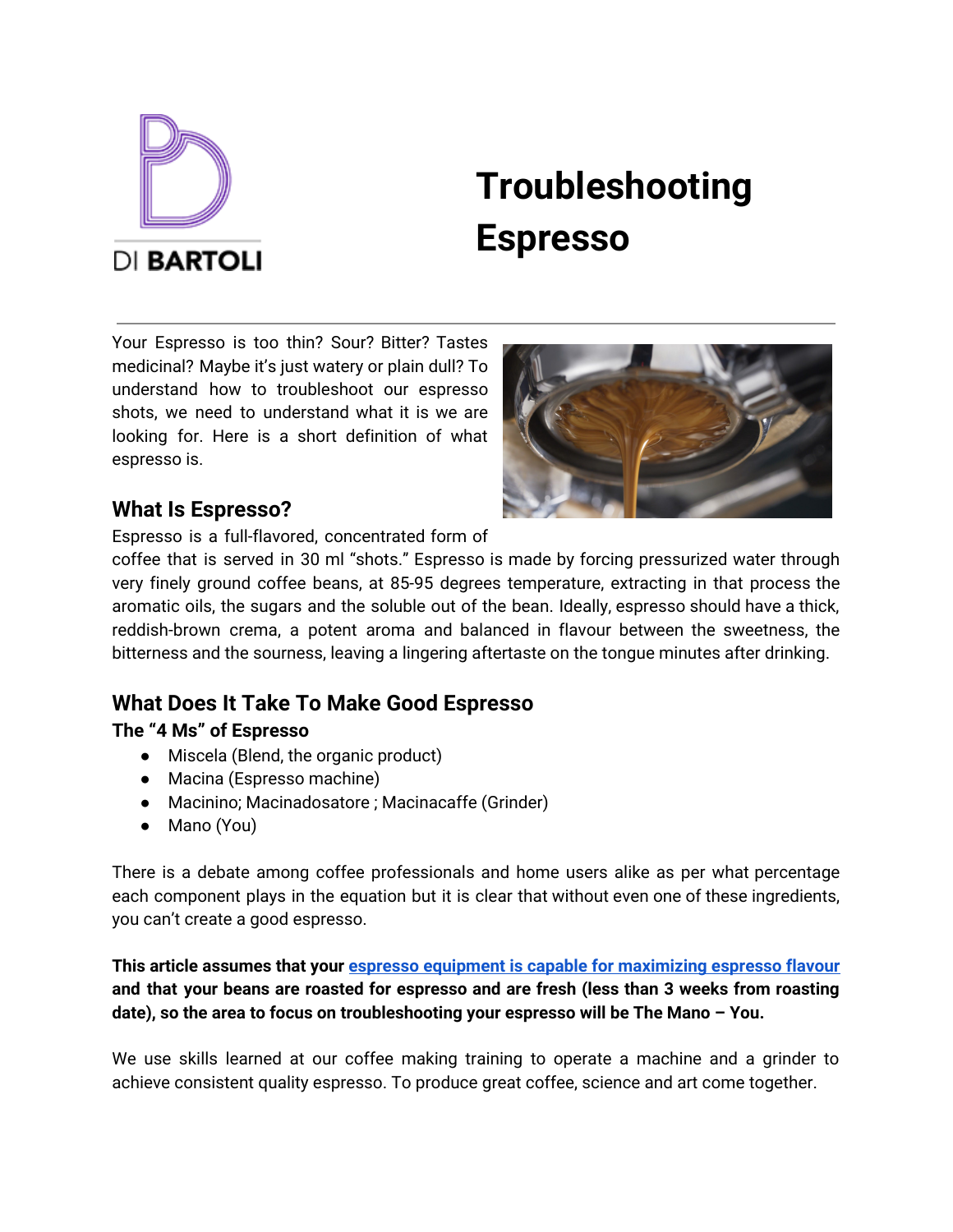Espresso production might be considered a science: if a number of variables such as grind, dosage and tamp are taken into account, you can produce a good espresso. We like to see the art in coffee in 2 areas: in the flavor and in coffee presentation. Sometimes our students will go through months just aiming at consistent speed / crema. If you can't master the consistently required to achieve 30 ml espresso in 25sec30sec each shot, you won't be able to go on to work on flavor or on presentation, so better get this one right.

# **But what happens if it doesn't come out the way it should?**

- 1. Espresso pour is much slower or much faster than 25ml in 25-30 seconds
- 2. Espresso pour is thin with little body or bubbly, gassy and unstable
- 3. Espresso has non or pale, thin crema instead of Caramel color or red-brown
- 4. Espresso is watery instead of having a rounded mouthfeel and a good body
- 5. Espresso isn't balanced, it presents too much acidity or bitterness, could also taste rancid, medicinal or astringent

#### **Over-extraction**

If we get slow pour, that is 30ml in more than 30 seconds, it takes a long time for the first drop to come out, it has a dark color throughout, thin crema and burnt, astringent and unbalanced taste: we are over extracting the coffee. We have created too much pressure that resulted in prolong contact of the hot water with the grinds thus burning it.

*Solution*: Adjust your grind to be coarser

#### **Under-extraction**

If we get very fast pour with 30ml in less than 20 seconds, the crema pales quickly, it gushes out, thin and with fast dissipating crema, acidic or sour taste, thin and unbalanced mouthfeel, than we need to increase resistance.

*Solution*: Adjust your grind to be finer

#### **Distribute The Grind**

Uneven particle size can be a result of a grinder's design fault or clumping. Clumping can be attributed to the grinder's chute design or slow speed, as well as to changes in the weather (humid day result in more clumps) and the freshness of the coffee (the older the beans are, the more it will 'sweat'). As the grinds clumps, water will flow faster through the air pockets created in between the particles, while the water flowing through the clumps will meet higher resistance and will flow slower, this will result in uneven extraction.

If the beans and grinder are a fixed factor, you can try and avoid 'channeling' or uneven extraction by paying attention to your distribution.